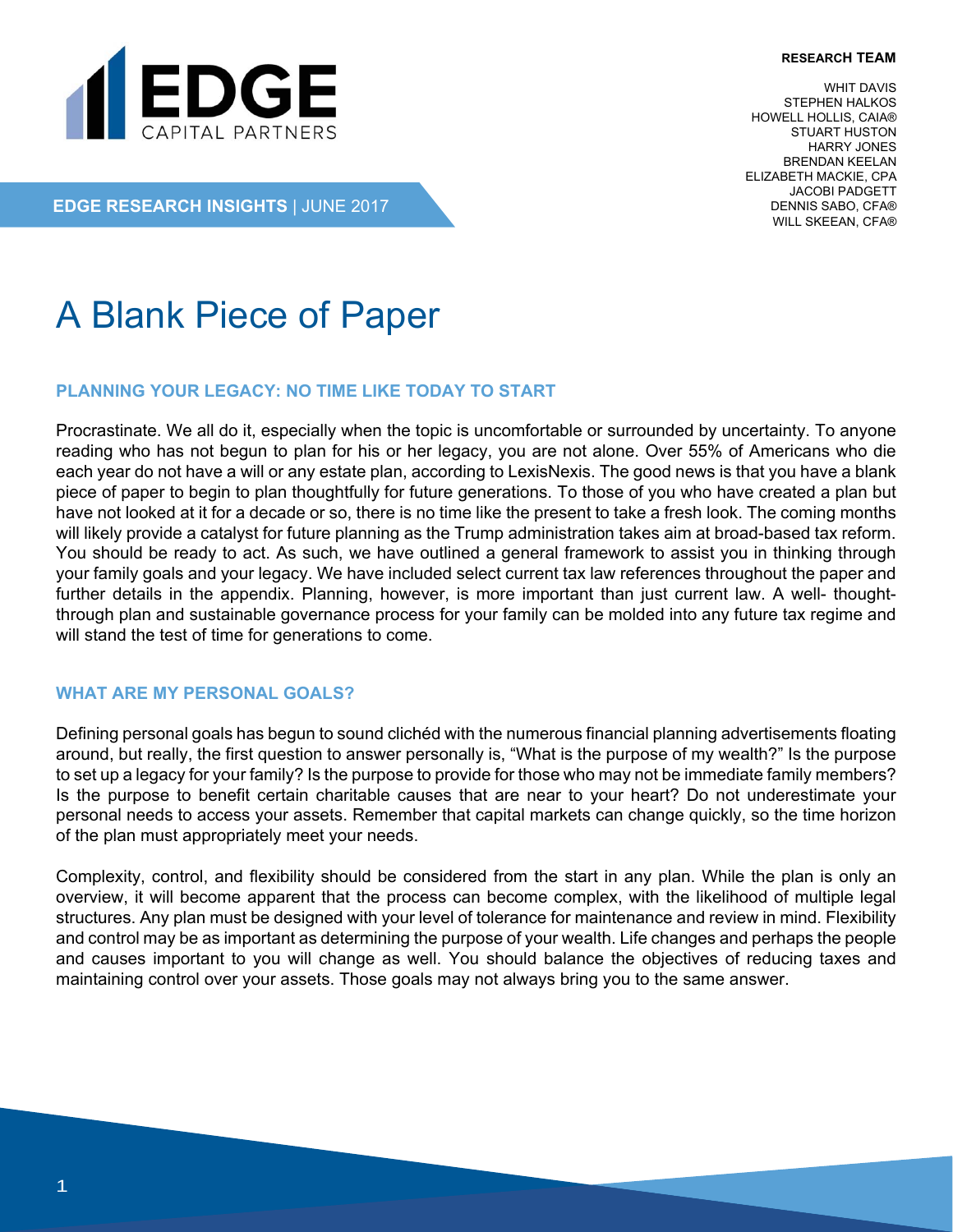

#### **STARTING FROM A BLANK SHEET**

Start simple. To paraphrase Benjamin Franklin, nothing is certain except death and taxes. While blunt, it is a true statement, and may help motivate action. If it accomplishes nothing else, having a plan can save your heirs significant costs down the line. Probate fees on average represent 2% of estate assets.<sup>1</sup> With no plan in place, the government's share of your pie from fees and taxes alone would likely be more than you would choose. Developing a basic outline of what, who, and when will fill up your blank sheet quickly...

- **What**are my financial or personal assets that will be passed along after me?
- **Who** are the people or organizations that should receive those assets? Further, who are the people or advisors I trust to give control of the process when I am not here?
- **When**will my beneficiaries gain control of those assets immediately or over time?

With this outline, you can begin to generate some of the basic planning documents that focus on directives not only after you pass but also while you are still living. *Importantly, each of the following can be revised during your lifetime as your circumstances change:*

- **1. A Last Will and Testament –**While you are living, you can control who will manage the estate settlement, who will receive your assets, and when they will receive them. In some cases, selecting the proper estate executor with specific expertise is critical. If minor children are in the home, selection of the proper *legal guardian* could also be outlined in the will. Creating a will ensures that your estate's settlement is determined by you rather than a probate court, which will default to the laws of your state.
	- a. In some situations, it makes more sense to create a *revocable or living trust*. The trust would be funded currently, but the distributions to beneficiaries would not occur until death. A living trust is more complex than a will but avoids the probate process, which can be time-consuming and costly; a living trust also offers more privacy upon death.
	- b. Assets not subject to probate include those in a living trust, retirement accounts with named beneficiaries, life insurance policies with named beneficiaries, certain jointly held real estate or bank accounts, and payable-on-death bank accounts. It is therefore critical that close attention be paid to beneficiaries of such assets while creating your estate plan.
- **2. Living Will or Advanced Health Care Directive –**You can provide specific instructions regarding endof- life care, including decisions about life support, if you are permanently incapacitated. A health care power of attorney may be combined with a living will in some states, but a living will is limited only to those with terminal illnesses or who are permanently unconscious. A temporary illness would need a health care power of attorney to provide direction.
- **3. Power of Attorney** You can legally designate someone to make financial and legal decisions on your behalf. A *durable power of attorney* could make those same legal and financial decisions even if you become incapacitated. A separate *health care power of attorney* would appoint the same or different person to make health care decisions on your behalf if you become incapacitated.

Collectively, these planning documents will begin to build the backbone of any wealth transfer plan. If you are starting from scratch, this section alone will start to fill up that blank page and let you see progress!

1 Academy of Estate Planning Attorneys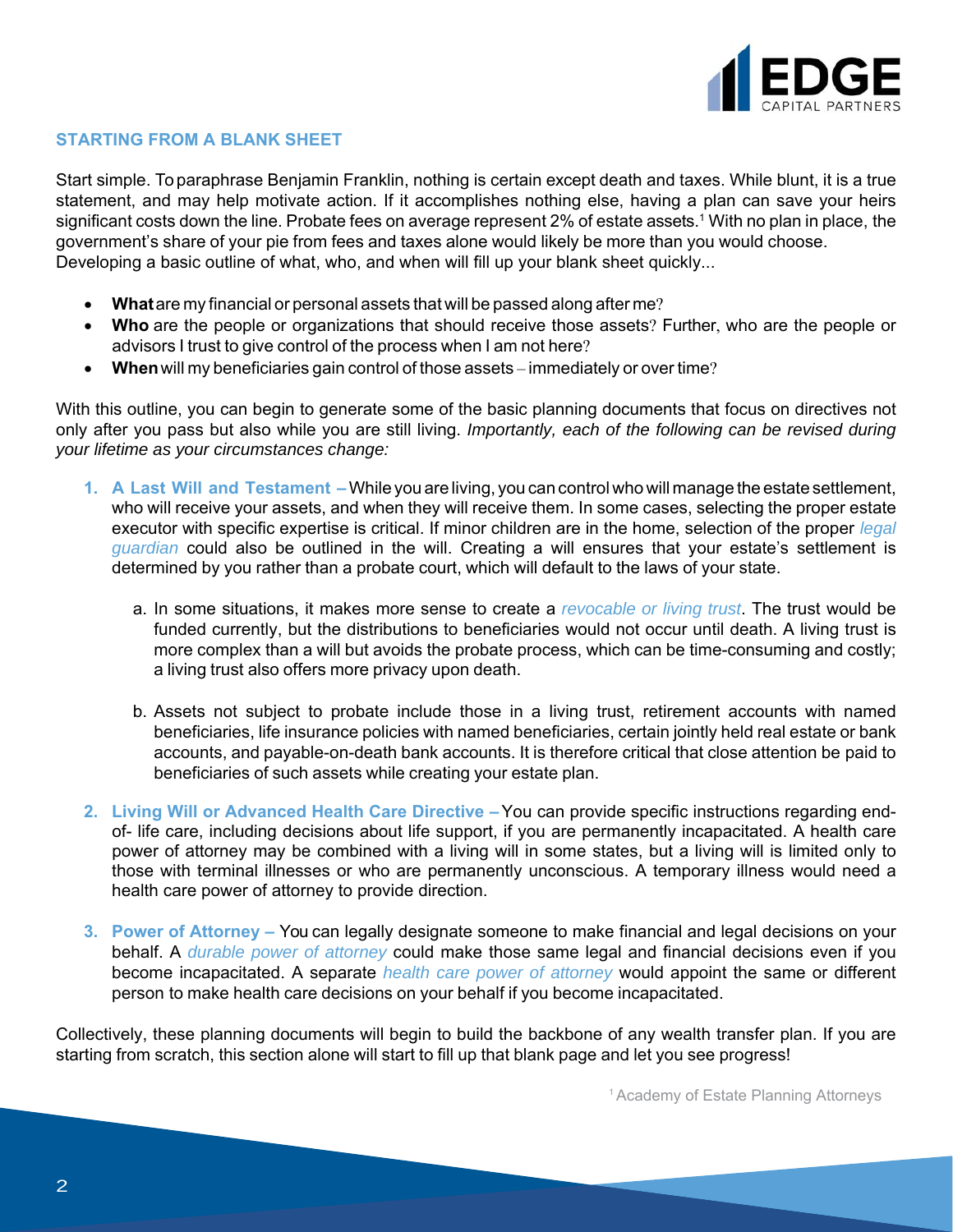

### **DIVING A LITTLE DEEPER: WHAT ARE THE BASICS?**

#### *Walk Me Through the Current Estate and Gift Transfer Tax Structure*

Once you define the purpose of your wealth and feel comfortable that you have outlined your financial goals, it is also important to understand the current estate and gift tax framework. Doing so will likely bring up the important topics referenced above of complexity, control, and flexibility.

Currently, the federal government imposes a transfer tax known as the estate tax on the market value of your gross assets upon death, less the following:

• Debt outstanding or losses

- Property donated to qualifying charitable organizations
- Funeral and administrative costs
- Lifetime transfer exemption

• All transfers to one's spouse

Each person is allowed a lifetime transfer amount of \$5.49M (in 2017) on the net assets in his or her estate. Therefore a married couple, due to new portability rules, will not pay tax on approximately \$11M of asset transfers after the allowable deductions listed above. For asset transfers in excess of the unified credit, a federal estate tax of 40% is applied. All property subject to the estate tax receives a "step up" in basis to the market value on the date of the decedent's death (or six months following) and historical cost basis is disregarded.

Asset transfers can be made during your life; however, the value of those transfers or "gifts" will reduce the total credit the estate can take at your death. The value of a gift is the fair market value on the date of transfer. Generally, the cost basis of that gift is the same income tax basis as it had when held by the donor, also known as "carryover basis." Once total gifts made during your lifetime exceed the unified credit, a gift tax would apply to future gifts at a 40% rate (2017). There are some "free gifts" that when effectively used can significantly compound over time, including a per-donee annual exclusion indexed for inflation (\$14,000 in 2017). In addition to the annual exclusion and lifetime exclusion outlined above, the following gifts are not subject to a gift tax:

- Tuition or medical expenses you pay for someone else
- Gifts to your spouse
- Gifts to political organizations for its use

There is one hefty tax that may be imposed **in addition** to the gift tax, called a generation-skipping transfer (GST) tax. The tax was implemented in 1986 to prevent high-net-worth families from transferring assets more than one generation, thus delaying or avoiding the estate tax liability that would otherwise be paid by the generation in between the transferor and the transferee. There is an exemption to the GST tax that is in addition to the estate and gift tax exemption. In 2017, the GST exemption amount is \$5.49M. The GST tax is better understood using this example: If a grandparent were to transfer assets to a grandchild and had already used his or her lifetime exemption as well as the GST exemption, the gift would be subject to the 40% gift tax and the 40% GST tax. Further, the money used to pay the GST tax is also subject to gift tax! There is an annual GST exclusion (\$14,000 in 2017) for select trust transfers only. See following page for a diagram developed by Deloitte to further define transfers subject to the GST tax in various scenarios: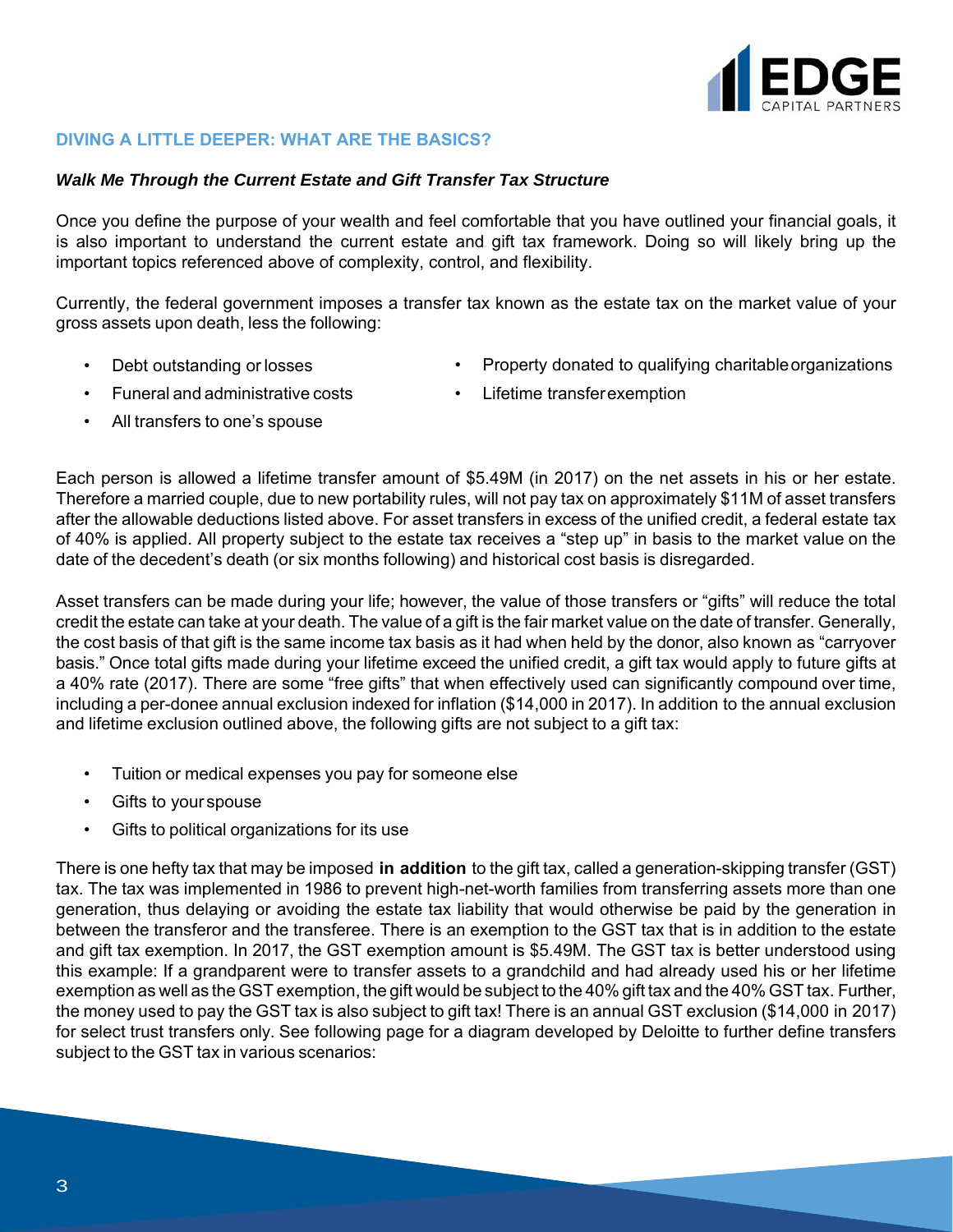

#### **GENERATION ASSIGNMENT - RELATED PARTIES**

(blue = skip person)



#### *Does It Matter if I Live in a Certain State?*

Yes. In addition to the transfer taxes discussed above, select states impose an estate or inheritance tax, while only one state has a gift tax. Please see the table in the appendix for more state-related specifics.

#### *Walk Me Through Transferring Assets to Others*

While the tax rates for estate and gift transfers are the same, the gift tax is a more effective way to transfer assets, assuming the donor has the ability and desire to give up control over those assets during his or her lifetime because:

- The gift tax is applied only to the value of a present interest transferred rather than to the total estate's assets.
- The gift tax applies to the fair market value on the date of the gift, to which certain marketability or minority interest discounts may then be applied. (Note that proposed regulations under Section 2704 issued by the Treasury at the end of 2016 may dramatically reduce the discounts currently available for wealth transfer plans. See our white paper on the subject, *Treasury Prompts Planning Opportunity for Families*, for more details.)
- The gift tax allows an estate to "freeze" assets as of a specific date and removes future compounded growth from the estate of the donor.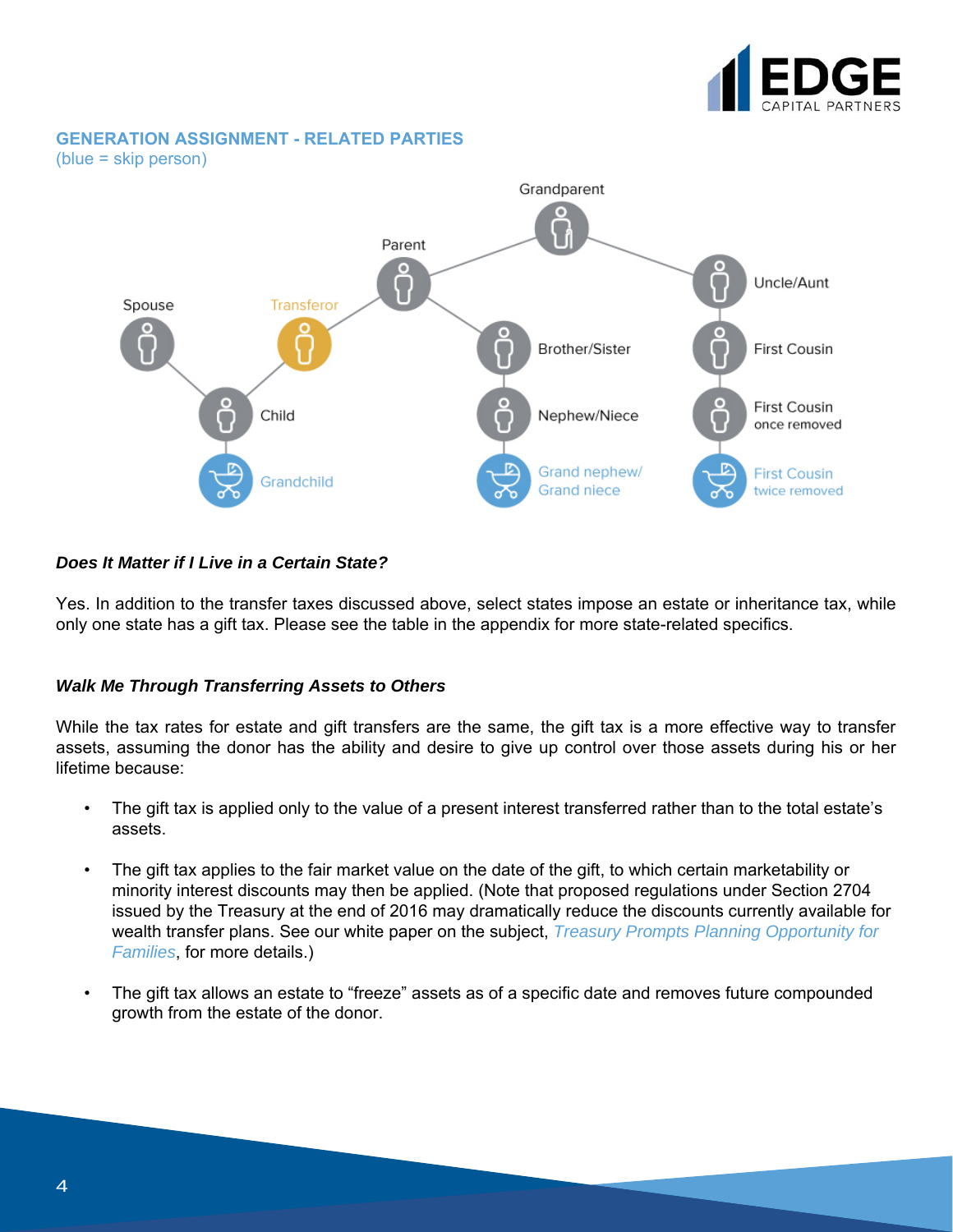

When making a lifetime transfer, certain care should be taken to transfer the most efficient assets whenever possible. Such assets include those that may be illiquid and subject to certain discounts, or those that are expected to grow significantly prior to the passing of the transferor. For example, the gift of a minority interest in a family business could be subject to discounts related to the lack of marketability and control of those shares, therefore allowing the business to be transferred at a lower market value over time. Finally, a structured timeline for gift transfers is important to consider, as gifts made within three years of the donor's passing will be brought back into the estate for estate tax calculations.

#### **STRUCTURES TO FACILITATE GIFTING:**

**Trusts** are common structures used by a donor when there is a desire to place certain constraints on the use of gifted assets. Transfers to irrevocable trusts are permanent, with little flexibility allowed for future changes. Certain states allow more flexibility than others, so the governing state law is an important consideration when setting up an irrevocable trust. Types of irrevocable trusts include simple, complex, or grantor trusts. Because grantor trusts are disregarded as separate entities from the grantor for federal income tax purposes, but typically are considered a separate entity for estate tax purposes, they are very common. The grantor of this intentionally defective irrevocable trust (IDIT) should be allowed to pay federal income tax for the trust, therefore further reducing his or her taxable estate during life, even though the completed gift and its subsequent appreciation will be removed from the total assets subject to the estate tax. As discussed above, trusts created and funded during the grantor's life are not subject to the probate process after his or her death. In order to shield assets from the probate process that would otherwise be freely passed to the spouse through the marital deduction, some may consider a qualified terminable interest property (QTIP) trust. Another popular planning tool is the qualified personal residence trust (QPRT) that, when structured properly, will freeze the value of the donor's residence for estate tax purposes, allow the donor to continue to live in the property during the term of the QPRT, and pass along ownership of the residence at the end of the term. Higher federal interest rates would be more favorable for this structure as the discount to the gift value would be greater and subsequent gift tax would be lower.

**Interfamily loans** are commonly used to accumulate wealth for heirs while the donor avoids transfer taxes. Donors may loan money to their heirs and charge a nominal interest rate (the applicable federal rate, or AFR, determined by the IRS). The AFR is significantly lower than equivalent rates charged by financial institutions, and generally the assets can be invested to earn a return greater than the loan payment. Low federal interest rates benefit this planning tool. Further, the donor could forgive a portion of the debt annually to the extent of the annual exclusion amount. A grantor retained annuity trust (GRAT) structure takes advantage of the use of family leverage by freezing an asset at the current fair market value, creating an annuity for the donor based on the current fair market value of the assets and an interest rate determined by the IRS, and then transferring the appreciation of the asset over a term to a defined beneficiary.

**Family limited partnerships** are pooled investment vehicles that can give individual family members access to investments that may not otherwise be available to them. The structure is also commonly used in private businesses to ensure that a proper succession plan and management structure remain in place as the company is passed to the next generation. With the proper use of valuation experts, many families can slowly transfer interests in a closely held business while promoting responsibility among the next generation of owners. As discussed above, proposed regulations for §2704 may restrict the level of discounting available for transfers of family limited partnership interests; however, currently a 40% combined discount for the lack of marketability and lack of control may be applied to the transfer and can create powerful gifting opportunities for these structures.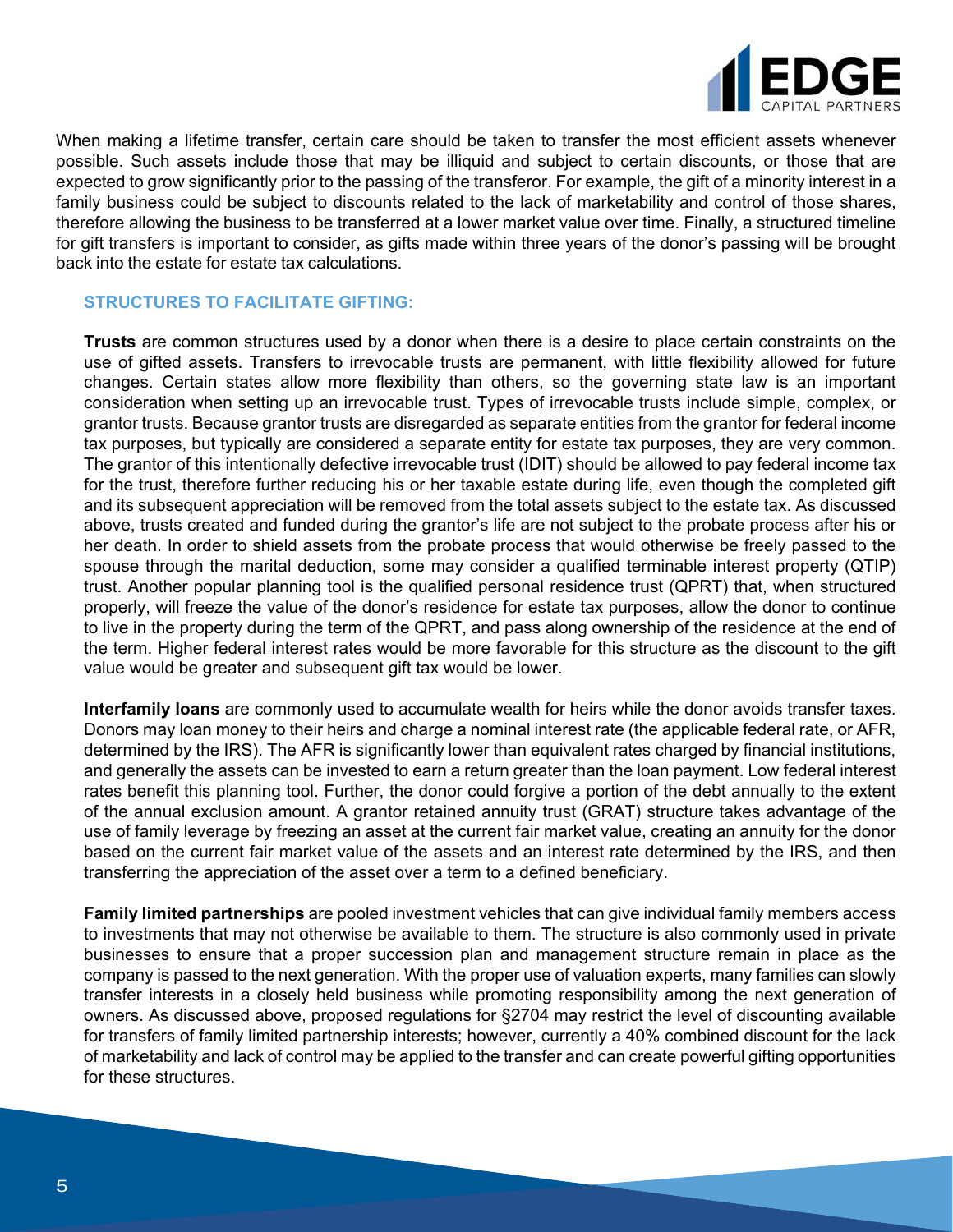

#### *Why Is Life Insurance So Often Discussed in Estate Planning?*

Proceeds from life insurance remain tax-free for federal income tax purposes, and if properly held in an irrevocable trust, the proceeds may also avoid estate taxes. Compounding tax-free growth can be very valuable, especially when an estate will have significant exposure to illiquid assets including a closely held family business or real estate investment.

Life insurance policies can be as simple as a term life policy that mandates an annual premium amount for a stated period (10, 20, 30 years) in return for a lump sum payout if the insured dies during the stated term. Other permanent policies require more in-depth discussion but may be suitable in certain situations, specifically if the purpose of the insurance policy is to provide liquidity to an estate. Selecting an appropriate life insurance product should be done carefully with the guidance of a trusted insurance professional.

#### *What Does Asset Protection Mean?*

Asset protection is the process of securing your assets against creditors or successful lawsuits. Many of the estate planning techniques we have already discussed could serve a dual role of protecting your assets and planning for your financial future. It is important to consider asset protection within the context of your estate plan.

The simplest form of asset protection is liability insurance, also referred to as an umbrella policy. The rule of thumb is to have personal umbrella liability coverage equal to your net worth. For some, that amount is unreasonable, and therefore other legal structures outlined above would complement a personal umbrella policy.

During your planning process, you should consider the structures of any business ventures, from partnerships to rental homes. Whenever reasonable and with the guidance of your financial team, those ventures may be suited for separate LLCs to provide legal protection from your personal assets.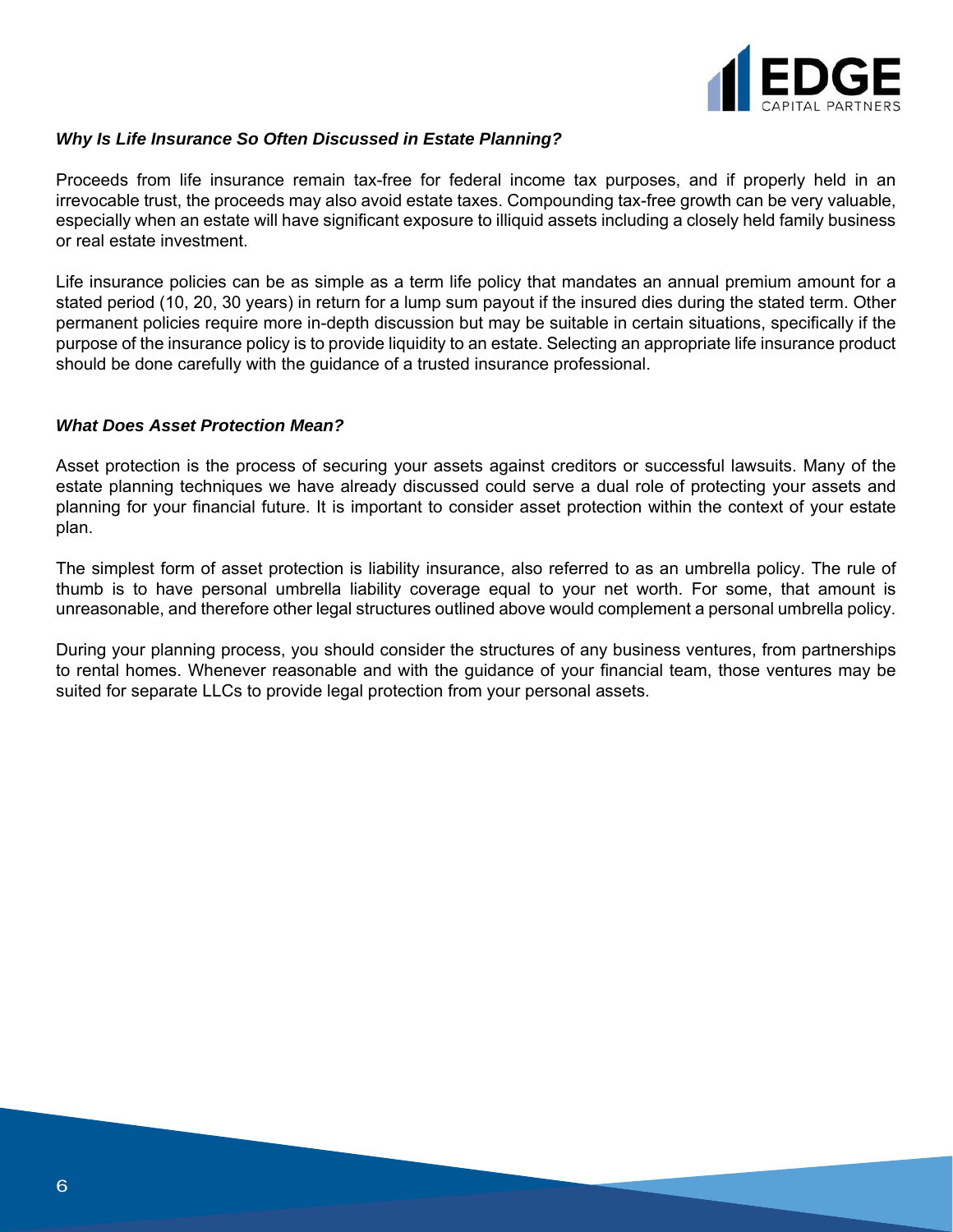

#### **HOW DO I SELECT MY TEAM?**

#### **Time. Customization. Care.**

Having made it to this point in the paper, you can appreciate the complexity inherent in the wealth planning process. Striking a balance between complexity, control, and flexibility is a very personal decision that must be made with your team of trusted advisors.

Surround yourself with those attorneys, accountants, and financial advisors who are qualified, especially if unique business- or industry-specific situations arise, but just as important, also select those advisors who are willing to take the time to listen fully and understand your goals. With the many techniques available to transfer wealth, it is critical to know that your team of experts will dedicate the time to explore all options and to develop a customized plan that best meets *your* objectives.

Below are a few parting thoughts as you build and evaluate your wealth planning team:

- Ensure each donor, in the case of married couples, is comfortable expressing personal views with the team and agrees with the plan outline.
- Plan ahead and determine the best method to communicate your completed plan with future generations, so that education and stewardship of the assets become part of the planning process from the start.
- Finally, ensure that your team sets up a proper governance structure to monitor your plan going forward, and can make recommendations as life events occur, capital markets adjust, or tax law changes.

There is a lot of information to digest. Please do not hesitate to contact members of your client team, who can help arrange a formal discussion with your trusted advisors regarding your personal wealth plan.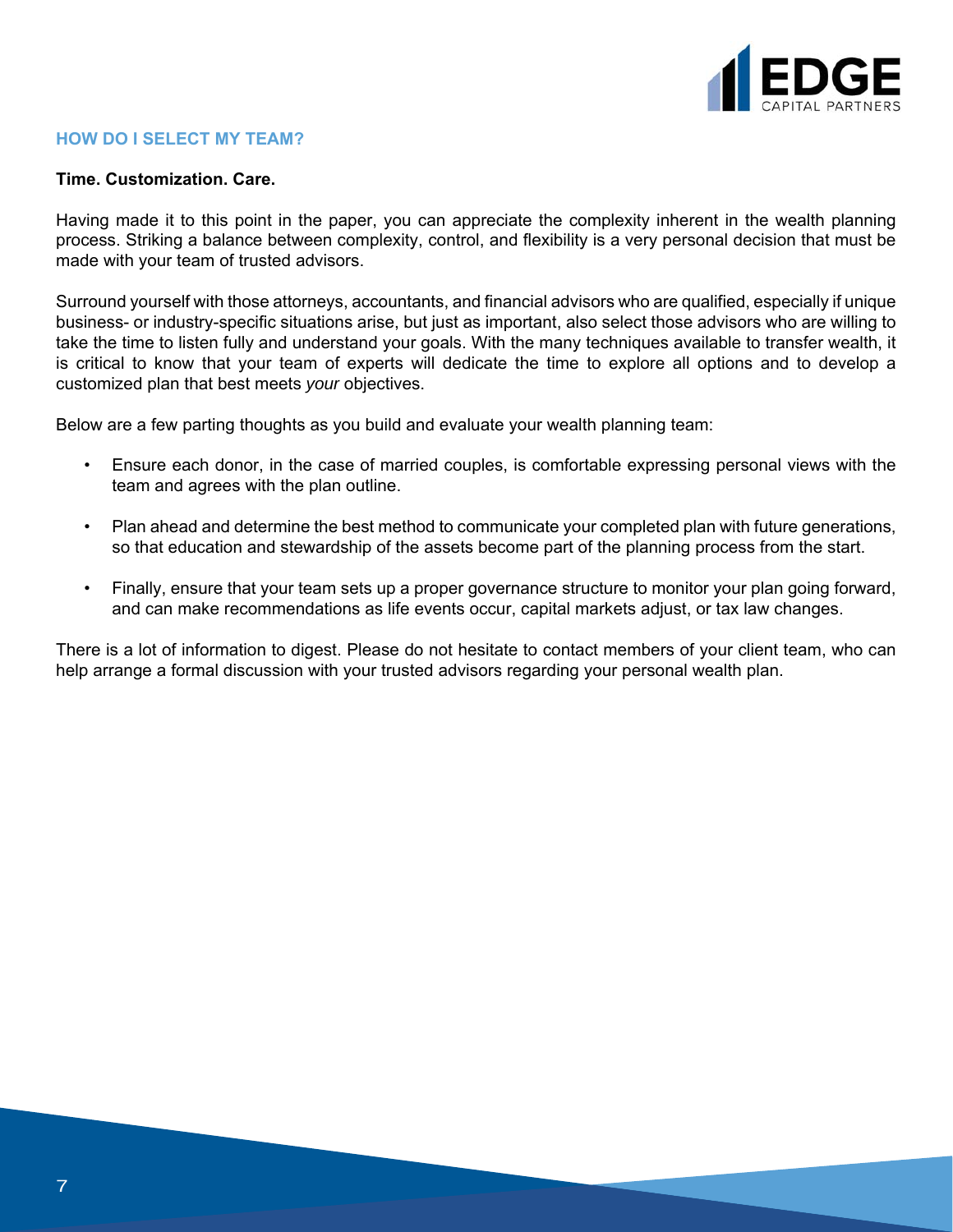

#### **APPENDIX – SUMMARY OF CURRENT TRANSFER TAX**

Unified estate and gift tax exemption for 2017

#### **Highest rate**

40%

#### **Exemption**

\$5.49 million\*

\*Adjusted annually for inflation

## State estate and inheritance tax rate and exemptions in 2016



State has an estate tax

- State has an inheritance tax
- State has both an estate and inheritance tax  $\blacksquare$

**Note:** Exemption amounts are shown for state estate taxes only. Inheritance taxes are levied on the posthumous transfer of assets based on the relationship to the descendent; different rates and exemptions apply depending on the relationship.

**Sources:** IRS, Deloitte, Schwab

| <b>State</b>         | <b>Inheritance tax</b> | <b>Estate tax</b>   |
|----------------------|------------------------|---------------------|
| Connecticut          |                        | \$2M; 7.2%-12%      |
| Delaware             |                        | \$5.45M; 0.8%-16%   |
| Hawaii               |                        | \$5.45M; 0.8%-16%   |
| lowa                 | $0% - 15%$             |                     |
| Illinois             |                        | \$4M; 0.8%-16%      |
| Kentucky             | 0%-16%                 |                     |
| Maine                |                        | \$5.45M; 0.8%-16%   |
| Maryland             | 0%-10%                 | \$2M; 0%-10%        |
| <b>Massachusetts</b> |                        | \$1M; 0.8%-16%      |
| Minnesota            |                        | \$1.6M; 9%-16%      |
| Nebraska             | 1%-15%                 |                     |
| New Jersey           | 0%-16%                 | \$675K; 0.8%-16%    |
| <b>New York</b>      |                        | \$3.125M; 3.06%-16% |
| Oregon               |                        | \$1M; 10%-16%       |
| Pennsylvania         | 0%-15%                 |                     |
| Rhode Island         |                        | \$1.5M; 0.8%-16%    |
| Vermont              |                        | \$2.75M; 0.8%-16%   |
| Washington           |                        | \$2.078M; 0%-20%    |
| District of Columbia |                        | \$1M; 0.8%-16%      |